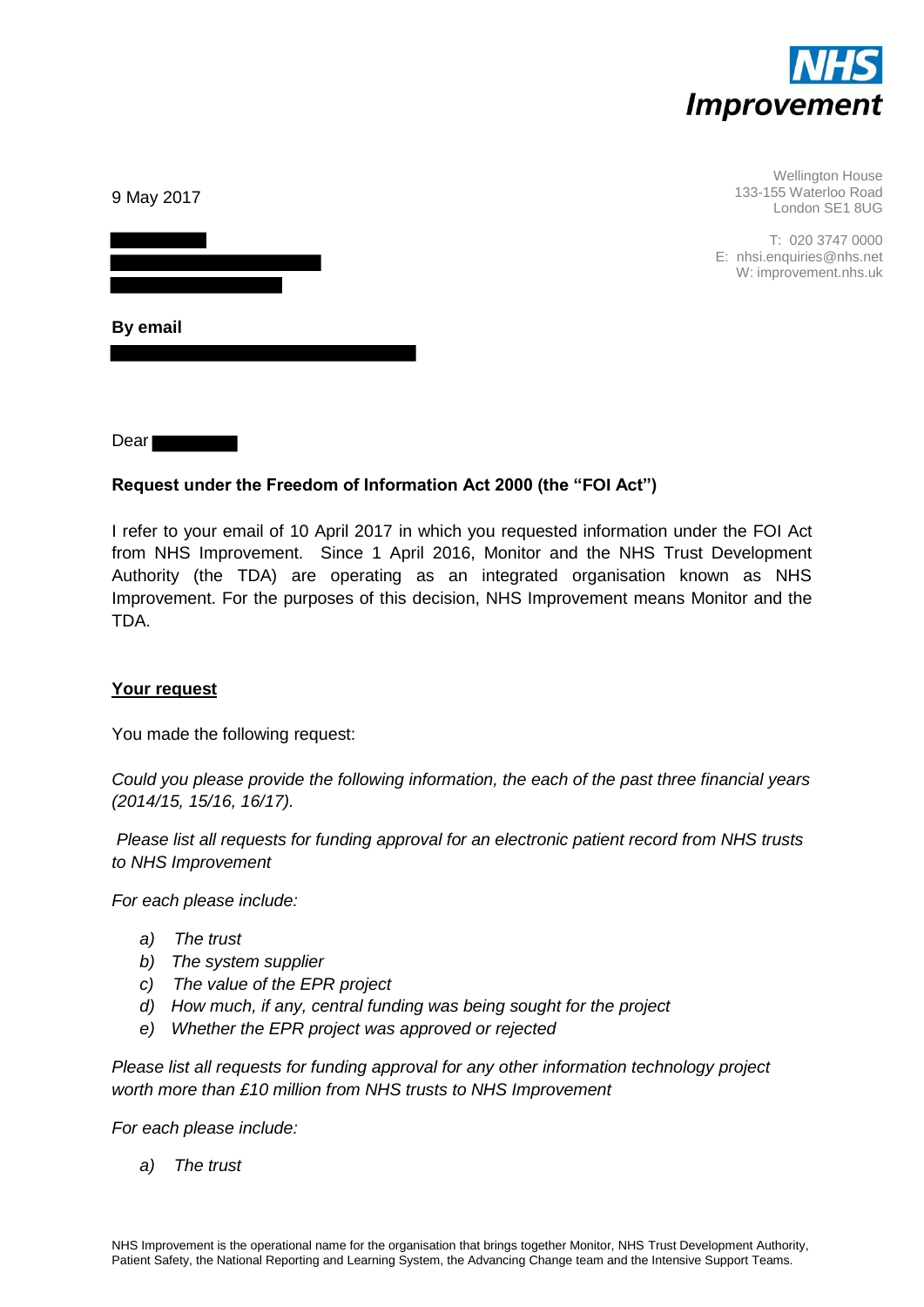- *b) The type of project (e.g new computers, networks, etc)*
- *c) The value of the project*
- *d) How much, if any, central funding was being sought for the project*
- *e) Whether the project was approved or rejected*

## **Decision**

We have not been able to progress your request, because to do so would exceed the cost limit under section 12 of the FOI Act.

### *Cost Limit under section 12 of the FOI Act*

Under section 12(1) of the FOI Act, NHS Improvement is not required to comply with any request that potentially exceeds the relevant cost limit. The relevant cost limit is £450, which is set out in The Freedom of Information and Data Protection (Appropriate Limit and Fees) Regulations 2004. This equates to a period of approximately eighteen hours in which to locate, retrieve and extract the information that you have requested.

In NHS Improvement's view, compliance with your request will exceed this limit because locating the information would involve a manual exercise to review every financing application made by trusts over the three year period. NHS Improvement does not hold a dataset of the information requested due to the structural changes within the sector, the different financing regimes in place for NHS trusts and foundation trusts and the level of detail provided in the applications.

### *Advice and Assistance provided under section 16 of the FOI Act*

Under section 16 of the FOI Act, NHS Improvement is required, as a public authority, to provide advice and assistance so far as is reasonable, to individuals who have made a request to it under the FOI Act.

The financing applications made by trusts are published on the Independent Trust Financing Facility [website.](https://www.gov.uk/government/groups/independent-trust-financing-facility)

Please note that NHS trusts are subject to the FOI Act and as such it is open to you to seek information directly from them. They will need to consider whether information can properly be provided by them in response to any such requests within the terms of the FOI Act.

### **Review rights**

If you consider that your request for information has not been properly handled or if you are otherwise dissatisfied with the outcome of your request, you can try to resolve this informally with the person who dealt with your request. If you remain dissatisfied, you may seek an internal review within NHS Improvement of the issue or the decision. A senior member of NHS Improvement's staff, who has not previously been involved with your request, will undertake that review.